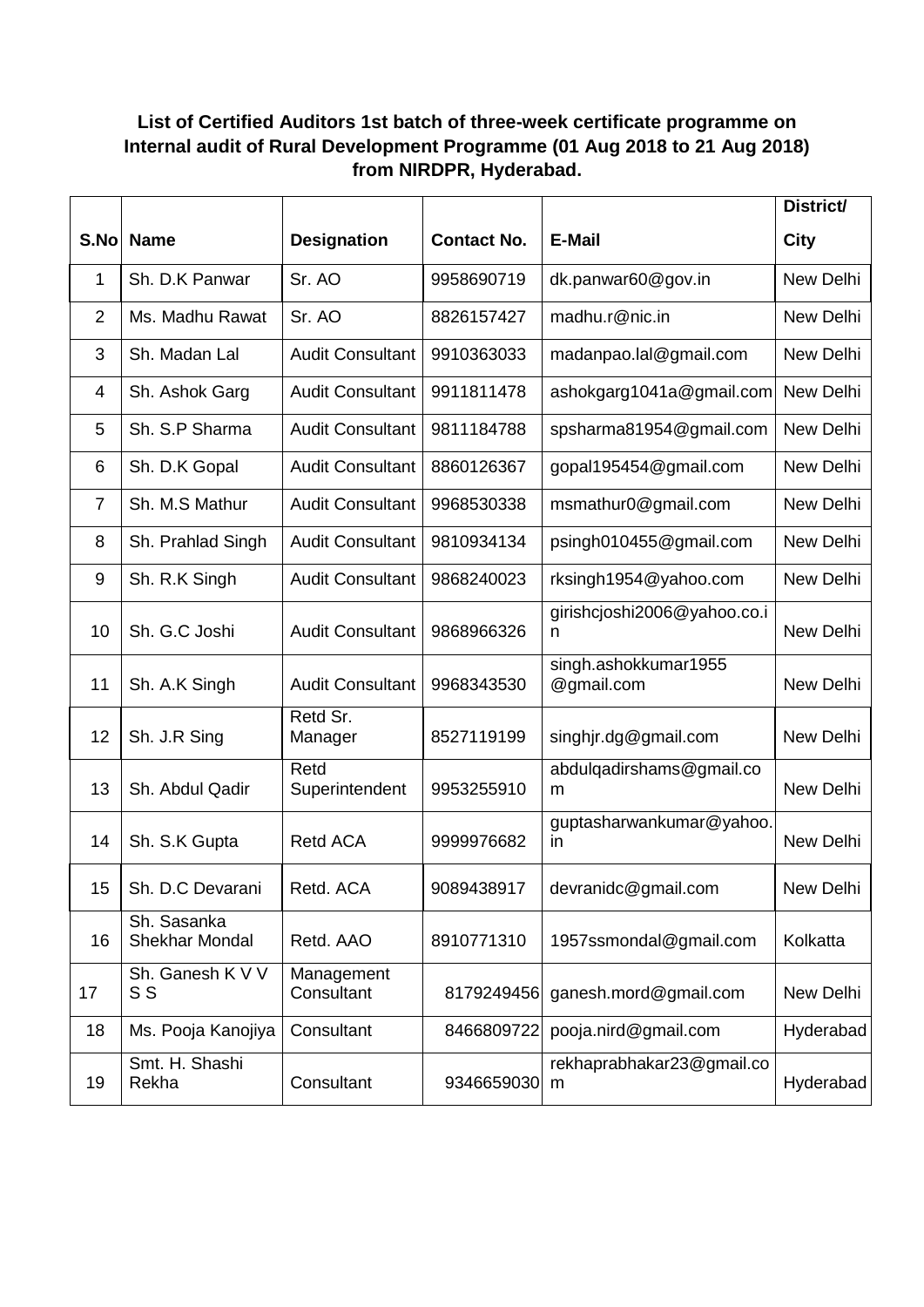## **List of Certified Auditors 2nd batch of three-week certificate programme on Internal audit of Rural Development Programme (10 Sept 2018 to 29 Sept 2018) from NIRDPR, Hyderabad.**

| SI.No          | <b>Name</b>                         | <b>Designation</b>        | <b>Contact No.</b>        | E-Mail                            | <b>District/City</b> |
|----------------|-------------------------------------|---------------------------|---------------------------|-----------------------------------|----------------------|
| 1              | Sh. Manish Pratap<br>Singh          | Sr. Acctt.                | 9990882179                | mpsingh169@gmail.com              | New Delhi            |
| $\overline{2}$ | Smt. Komal Paul                     | Acctt.                    | 9971820112                | komalpaul@yahoo.com               | New Delhi            |
| 3              | Sh. Naseem<br>Ahmed                 | Retd. ACDA                | 9213644786                | ahmed.naseem12@yahoo.<br>com      | New Delhi            |
| 4              | Sh. Umrao Singh                     | Retd. Sr. AO              | 9868107938                | umraosingh1958@gmail.co<br>m      | New Delhi            |
| 5              | Sh. Goverdhan Lal                   | Retd.Sr.AO                | 9650845585                | glal1958@gmail.com                | New Delhi            |
| 6              | Sh. Ramesh Kumar<br><b>Bhandula</b> | Retd. Sr. AO              | 8826704944                | rkbhandula@gmail.c<br>om          | New Delhi            |
| $\overline{7}$ | Sh. Inderjeet Singh                 | Retd. Sr. AO              | 9971723231                | ijsingh48@gmail.co<br>m           | New Delhi            |
| 8              | Sh. Shyam Lal<br>Gupta              | Retd. Sr. AO              | 9811340532                | sigupta40@yahoo.c<br>o.in         | New Delhi            |
| $9\,$          | Sh.P.Muraleedharan                  | Retd.AAO                  | 9868858407                | muralipallippatt@yahoo.co.i<br>n  | New Delhi            |
| 10             | Sh. Negi Ram                        | Retd. ZAO,<br><b>CBDT</b> |                           | 9417790606   maktanr@gmail.com    | Mohali               |
| 11             | Sh.Gopal Singh<br>Rajawat           | Retd. Sr. AO              | 9828064662                | rajawatgopalsingh@yahoo.<br>co.in | Jaipur               |
| 12             | Sh.Jaspal Singh<br>Doody            | Retd. ACA                 | 9915724436,<br>8847564602 | jpsdoody@gmail.co<br>m            | Jaipur               |
| 13             | Sh.Jadi Vinod<br>Kumar              | Sr. Acctt.                | 9640101423                | vinodkumar.jadi@gmail.co<br>m     | Hyderabad            |
| 14             | Sh. A.Bharat                        | Sr. Acctt.                | 9492661013                | bharathaddaganti@gmail.co<br>m    | Hyderabad            |
| 15             | Sh.Bhupender<br>Kumar               | Retd. AAO                 | 9873499591                | bhupendrakumar1956@gm<br>ail.com  | Ghaziabad            |
| 16             | Sh. Narender<br>Kumar               | AAO                       | 8171621584                | nk25630@gmail.com                 | Dehradun             |
| 17             | Sh. Brijender<br>Kumar Meena        | Acctt.                    | 7895339063                | brijendra20075042@gmail.<br>com   | Dehradun             |
| <b>SI.No</b>   | <b>Name</b>                         | <b>Designation</b>        | <b>Contact No.</b>        | <b>E-Mail</b>                     | <b>District/City</b> |
| 18             | Sh. Asif                            | I.T Consultant            | 9548451706                | asif.mord@gmail.com               | Dehradun             |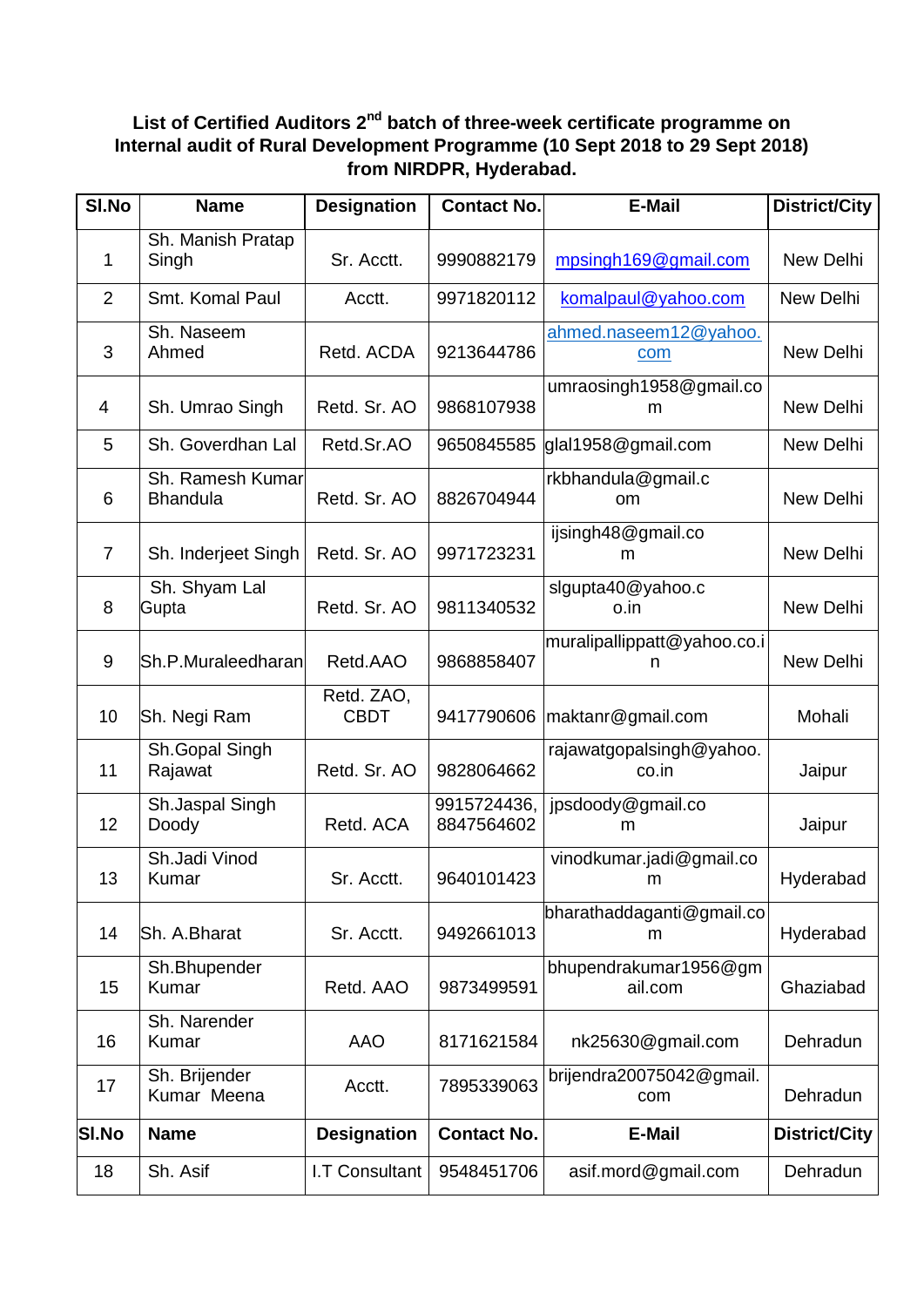| 19 | Sh. Abhijit Roy             | AAO        | 9007625806                | abhijit.auro@gov.i<br>n             | Kolkatta   |
|----|-----------------------------|------------|---------------------------|-------------------------------------|------------|
| 20 | Sh.Sankhadip<br>Chakraborty | Acctt.     | 9674270661                | sankhadip_chakraborty@ya<br>hoo.com | Kolkatta   |
| 21 | Sh. Uttam Roy               | Retd. ACDA | 9937309588                | uttamroy0913@gmail.com              | Kolkatta   |
| 22 | Smt. Anita Khanna           | Retd.Sr.AO | 9811325242                | Ants19.in@gmail.com                 | New Delhi  |
| 23 | Smt.Sharada<br>V.Kumar      | Retd. DCDA | 9445284079,               | vksharada@yahoo.com                 | Bengaluru  |
| 24 | Smt. V. Hemlatha            | Retd. DCDA | 9980853990                | hemarvnd@gmail.com                  | Bengaluru  |
| 25 | Sh. J.L.Sharma              | Retd, AO   | 7042922962,<br>9464951945 | jlsharmaao@gmail.com                | Chandigarh |
| 26 | Sh. S.C.Bansal              | Retd. ACDA | 8130407505                | scbansal1958@gmail.com              | Hissar     |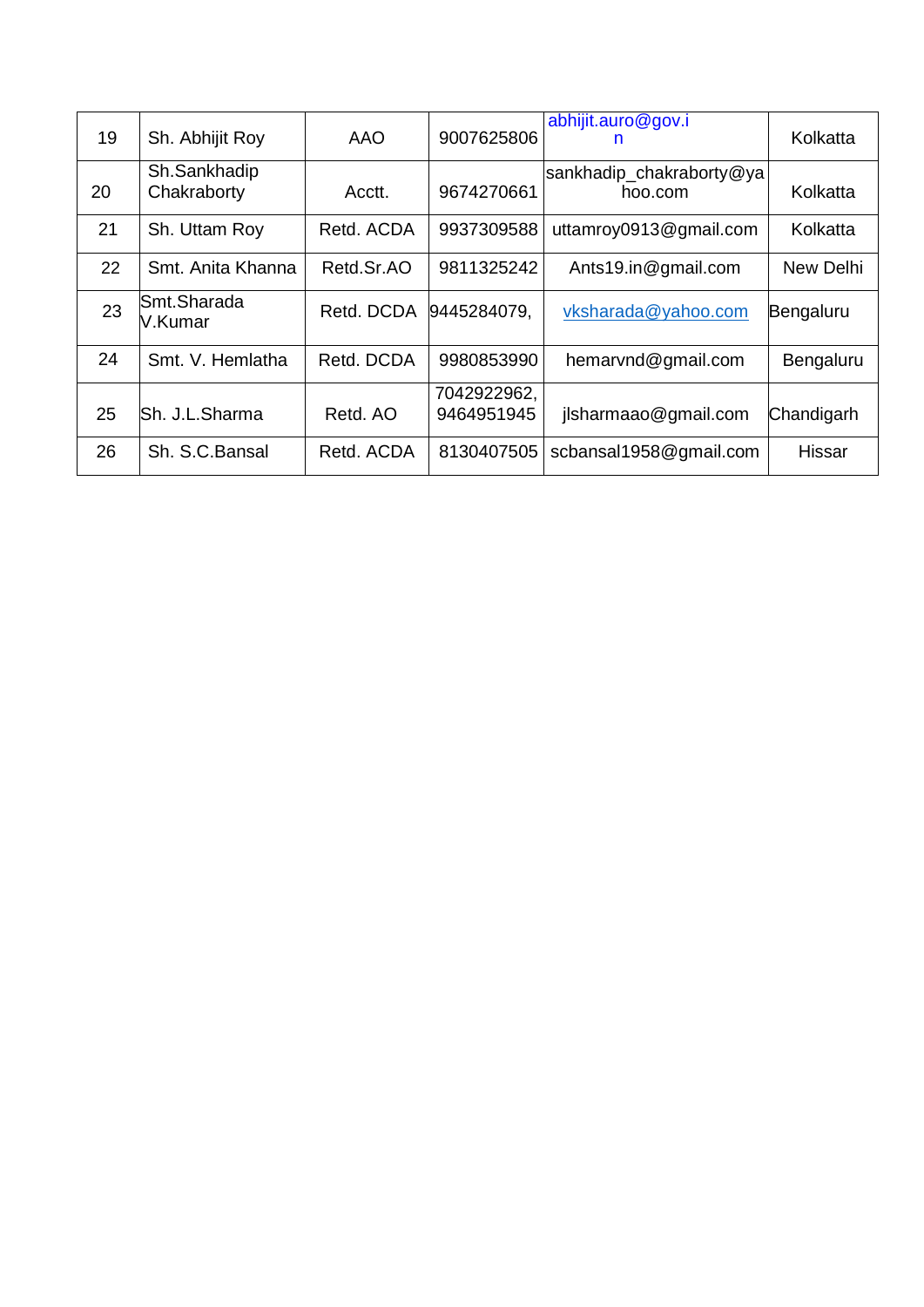### **List of Certified Auditors 3rd batch of three week certificate programme on Internal audit of Rural Development Programme ( 10 Dec 2018 to 29 Dec 2018) from NIRDPR, Hyderabad.**

| SI.<br><b>No</b> | <b>Name</b>                    | <b>Designation</b>                    | <b>Contact</b><br>No.       | <b>E-Mail</b>                           | <b>District/City</b> |
|------------------|--------------------------------|---------------------------------------|-----------------------------|-----------------------------------------|----------------------|
| 1                | Sh. S.N. Parmar                | Retd.Sr.DAG                           | 9879696609                  | snparmar5556@gmail.<br>com              | Rajkot               |
| $\overline{2}$   | Sh. P.K. Yagnik                | Retd.DAG                              | 9825409323                  | pkyagnik@yahoo.co.in                    | Rajkot               |
| 3                | Sh. Harmohinder<br>Singh Nagra | Retd Supdt.<br>(CSE)                  | 9971073876                  | harmohinder.nagra@gmail.<br>com         | Faridabad            |
| 4                | Sh.P.C. Mangriya               | Retd.AAO                              | 9407514029                  | Pcmangriya1959@gmail.<br>com            | Bhopal M.P.          |
| 5                | Sh. B. Vikraman                | Retd.IDAS                             | 8050833510                  | vikramanpalazhi@gmail.c<br>om           | Bengaluru            |
| 6                | Sh. N.R. Baviskar              | Retd.Sr.A.O.                          | 8668939722                  | nrbaviskar123@gmail.com                 | <b>Nashik</b>        |
| $\overline{7}$   | Sh. Dinkar Nivrati<br>Kamble   | Retd. DCDA                            | 8668981055                  | dinkarkamble0211@gmail.c<br>om          | Ahmednagar           |
| 8                | Sh. Dasika Murali              | Retd. Sr. A.O                         | 9421080250,                 | dmk.murthy@gmail.co                     |                      |
|                  | Krishna Murthy/                |                                       | 7768094220                  | m                                       | Pune                 |
| 9                | Sh. Benjamin Z.                | <b>Social Audit</b>                   | 9862978463                  | bena_084@yahoo.com                      | <b>AIZAWL</b>        |
| 10               | Sh. Mahender<br>Singh          | Retd.Sr. AO                           | 9711869668,<br>9717254438   | mahendra57singh@gmail.c<br>om           | New Delhi            |
| 11               | Sh. M.N. Choubey               | Retd.AAO                              | 9210447379                  |                                         | New Delhi            |
| 12               | Sh. Dharam Vir<br>Sidhmukh     | Retd.Asst.<br>Commissioner            | 9811035344                  | dsidhmukh@gmail.com                     | Gurugram             |
| 13               | Sh. Jagdish<br>Kumar Tharmatt  | Retd.Sr.<br><b>ACGDA</b>              | 7780913549                  | tharmattjagdish@gmail.co<br>m           | New Delhi            |
| 14               | Sh. Amresh B N                 | Retd. DCDA                            | 9911129855                  | abhiman176@gmail.c<br>om                | New Delhi            |
| 15               | Sh. M.K<br>Shrivastav          | Retired<br>Additional<br>GM, BSNL Co. | 9868628602                  | mithil shri1@yahoo.co.in                | New Delhi            |
| 16               | Sh. Subhash<br>Chander Sukhija | Retd. Sr.A.O                          | 9654662175                  | scsukhija2@gmail.com                    | New Delhi            |
| 17               | Sh. Jagdish Lal<br>Ramnani     | Retd.ACA                              | 9811656414                  | jlalramnani@yahoo.co.i<br>n             | New Delhi            |
| 18               | Sh. Girraj Prasad<br>Santolia  | Sr.Acctt.                             | 946868585<br>$\overline{2}$ | girrajps@gmail.com                      | Jaipur               |
| 19               | Sh. Kartick Das                | Retd.Sr.Dy.A.G                        |                             | 9432014897 Kartickdas1959@gmail.co<br>m | Kolkatta             |
| 20               | Sh. P.K.<br>Upadhyaya          | Retd.Sr. A.O                          | 9452852992                  | prabhatpdh4@gmail.com                   | Lucknow              |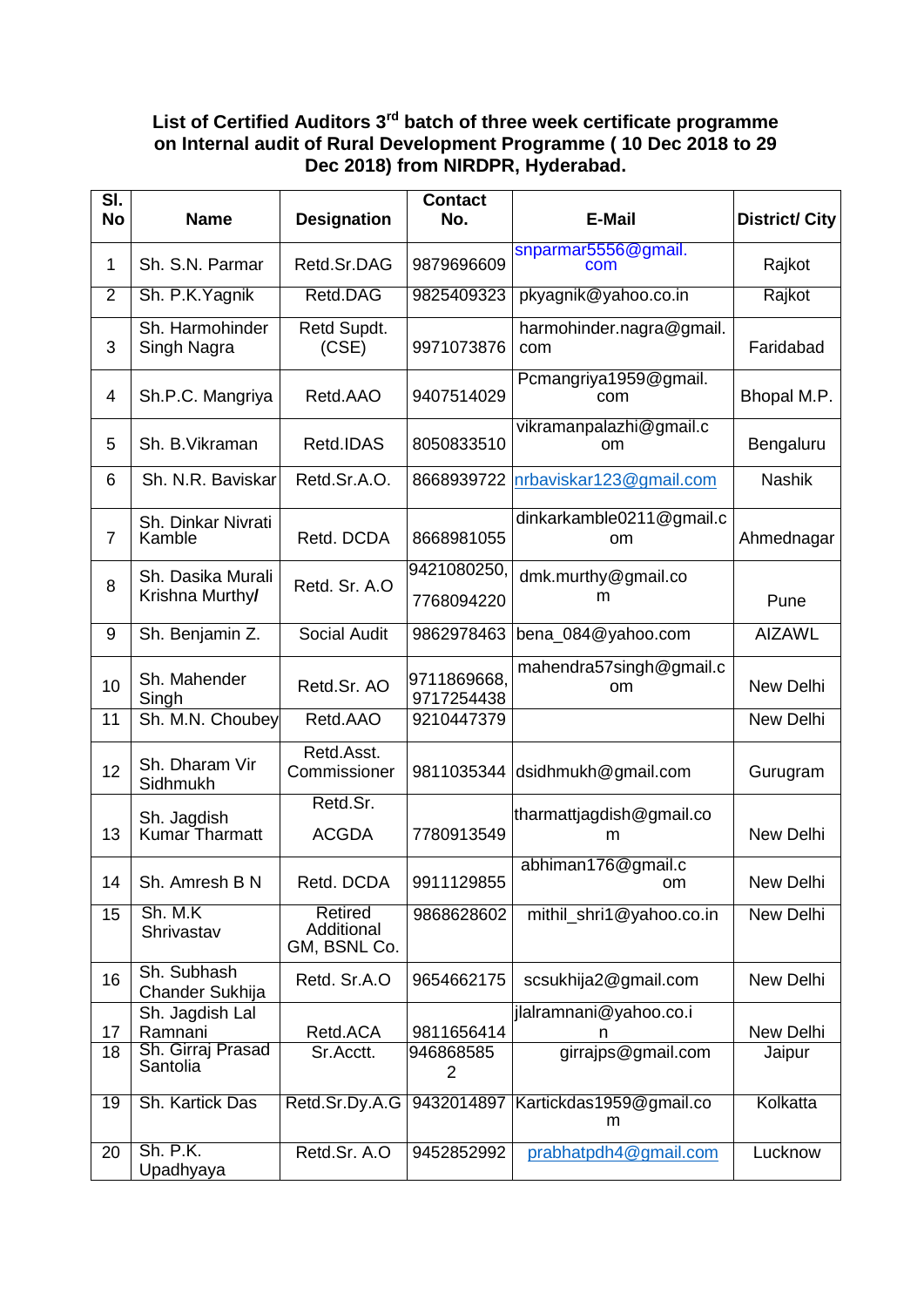## **List of Certified Auditors 4 th batch of three - week certificate programme on Internal audit of Rural Development Programme (18th Feb - 9th March, 2019) from NIRDPR, Hyderabad.**

| SI.<br><b>No</b> | <b>Name</b>                       | <b>Designation</b>                                    | <b>Contact No.</b>        | <b>Email</b>                     | District/<br>City |
|------------------|-----------------------------------|-------------------------------------------------------|---------------------------|----------------------------------|-------------------|
| 1.               | Sh. S.C Jain,                     | Audit<br>Consultant                                   | 9650377639                | Scjain629@yahoo.com              | Delhi             |
| 2.               | Sh. Vinay<br>Khanna,              | Retd. Sr.<br><b>ACGDA</b>                             | 9528355847                | Khanna.v@nic.in                  | Meerut            |
| 3.               | Smt. Kalpana<br>Saxena            | Retd. Sr.AO                                           | 9868917038                | Kalpana.saxena@gmail.co<br>m     | Delhi             |
| 4.               | Sh. Anil Kumar<br>Gupta           | Retd. Sr.<br>Dy.CDA                                   | 9417177513                | Aguptajuly54@gmail.com           | Mohali            |
| 5                | Sh. Kamal Kant                    |                                                       | 09572136128,              | choudharykamalkant2@g<br>ma      | Ranchi            |
|                  | Choudhary                         | Retd. Sr AO                                           | 09431355767               | il.com                           |                   |
| 6.               | Sh. Kaushalendra<br>Jha,          | Retd. Sr AO                                           | 09470300105               | kaushalendra_jha@yahoo.<br>co.in | Ranchi            |
| 7.               | Sh., SA<br>Muralikrishna,         | Retd. Sr AO                                           | 9945054302                | murlikrishnaaa@gmail.<br>com     | Banglore          |
| 8                | Sh. M.A Rahiman                   | Retd. Sr. AO                                          | 9440866786                | marahiman5658@gmail<br>.com      | Hyderabad         |
| 9                | Sh. L.K Bhatia,                   | Retd. Asst.<br>Engineer                               | 9654806047,<br>9868565410 | lalit.bhatia55@gmail.com         | Delhi             |
| 10               | Sh. Kamal Kumar<br>Lala,          | Ex. Engg<br>Civil (DDA)                               | 9868332123                | kamalkumarlala@hotmail.<br>com   | Delhi             |
| 11               | Sh. Gurmukh<br>Bhatia,            | SE(Civil)<br><b>DDA</b>                               | 9868117461                | gurmukhbhatia21@gmail.c<br>om    | Delhi             |
| 12               | Sh. Jai Kishore<br>Bhatia,        | Retd. Asst.<br><b>Director</b>                        | 9868806015                | jaikishore_bhatia@yaho.co<br>m   | Delhi             |
| 13               | Sh. Hemant<br>Kumar<br>Mukherjee, | Retd. S.O<br>$(M/\circ)$<br>Chemical &<br>Fertilizer) | 8447563439                | hkm21159@gmail.com               | Delhi             |
| 14               | Sh. K.K Ahuja,                    | Retd. Dy.<br>Controller                               | 09627213558               | mekkahuja@gmail.Com              | Meerut            |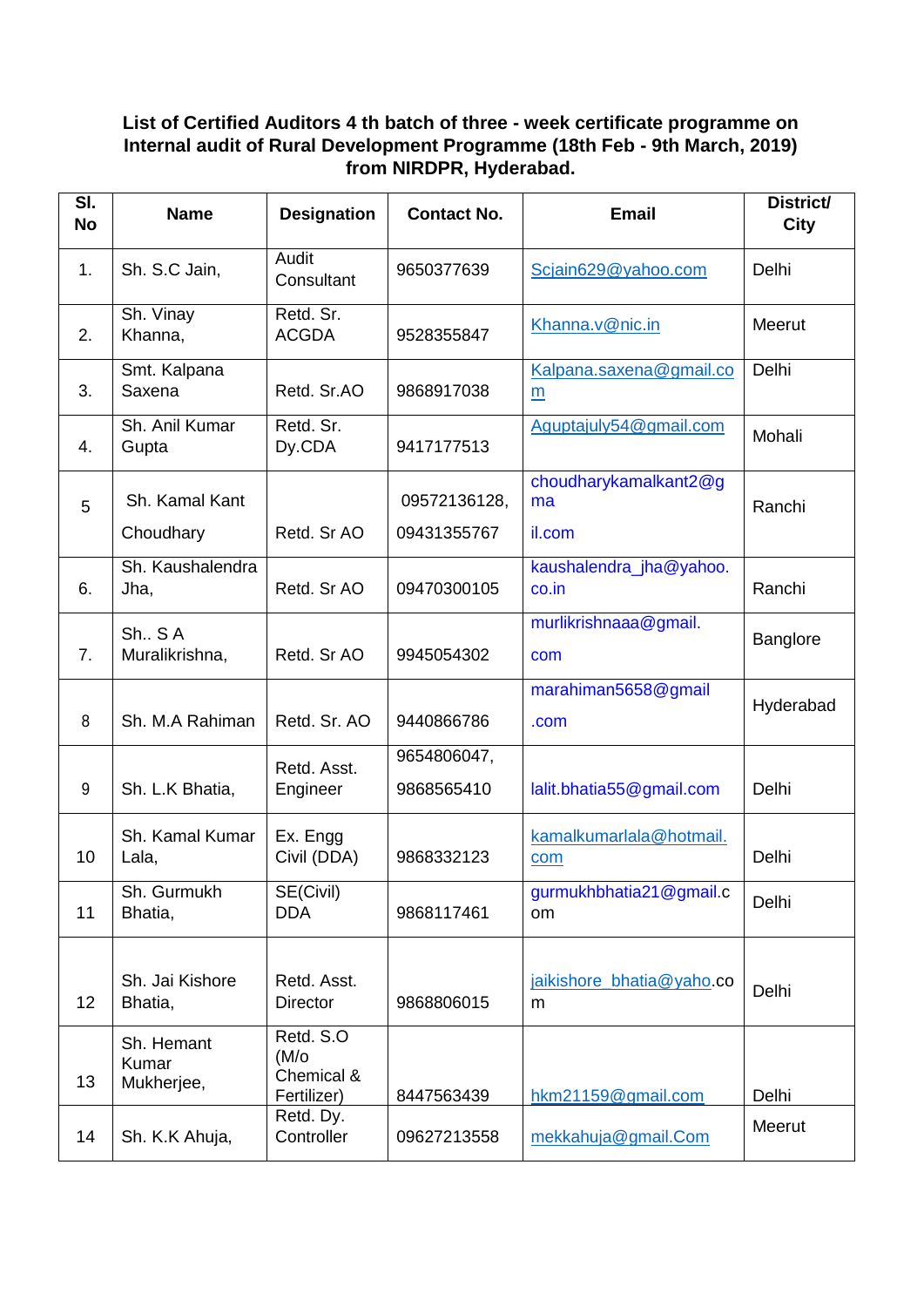| $\overline{\mathsf{SI}}$ .<br><b>No</b> | <b>Name</b>           | <b>Designation</b>           | <b>Contact No.</b>        | <b>Email</b>                   | <b>District/</b><br><b>City</b> |
|-----------------------------------------|-----------------------|------------------------------|---------------------------|--------------------------------|---------------------------------|
| 15                                      | Sh. Yashpal<br>Sharma | Auditor                      | 9418095999                | yash95999@gmail.com            | Shimla                          |
| 16                                      | Sh. Lal Singh         | Auditor                      | 9418128545                | lalchandkulvi@gmail.com        | Kullu                           |
| 17                                      | Sh. Vijay Kumar,      | Auditor                      | 7018016600                | kumar.vj88@gmail.com           | Mandi                           |
| 18                                      | Sh. Manish<br>Kumar,  | Auditor                      | 9459286310                | ermanishkumar51@gmail.<br>com  | Hamirpur                        |
| 19                                      | Sh. Inder Singh       | Instructor<br>cum DAO        | 9418230471                | israna1963@gmail.com           | Thunag                          |
| 20                                      | Sh. Rajesh<br>Sharma, | Auditor                      | 7018817309,<br>9418084328 | rajeshksharma328@gmail.<br>com | Shimla                          |
| 21                                      | Sh. Ramesh<br>Chand   | <b>Instructor</b><br>cum DAO | 9418631797                | rm257447@gmail.com             | <b>Bajinath</b>                 |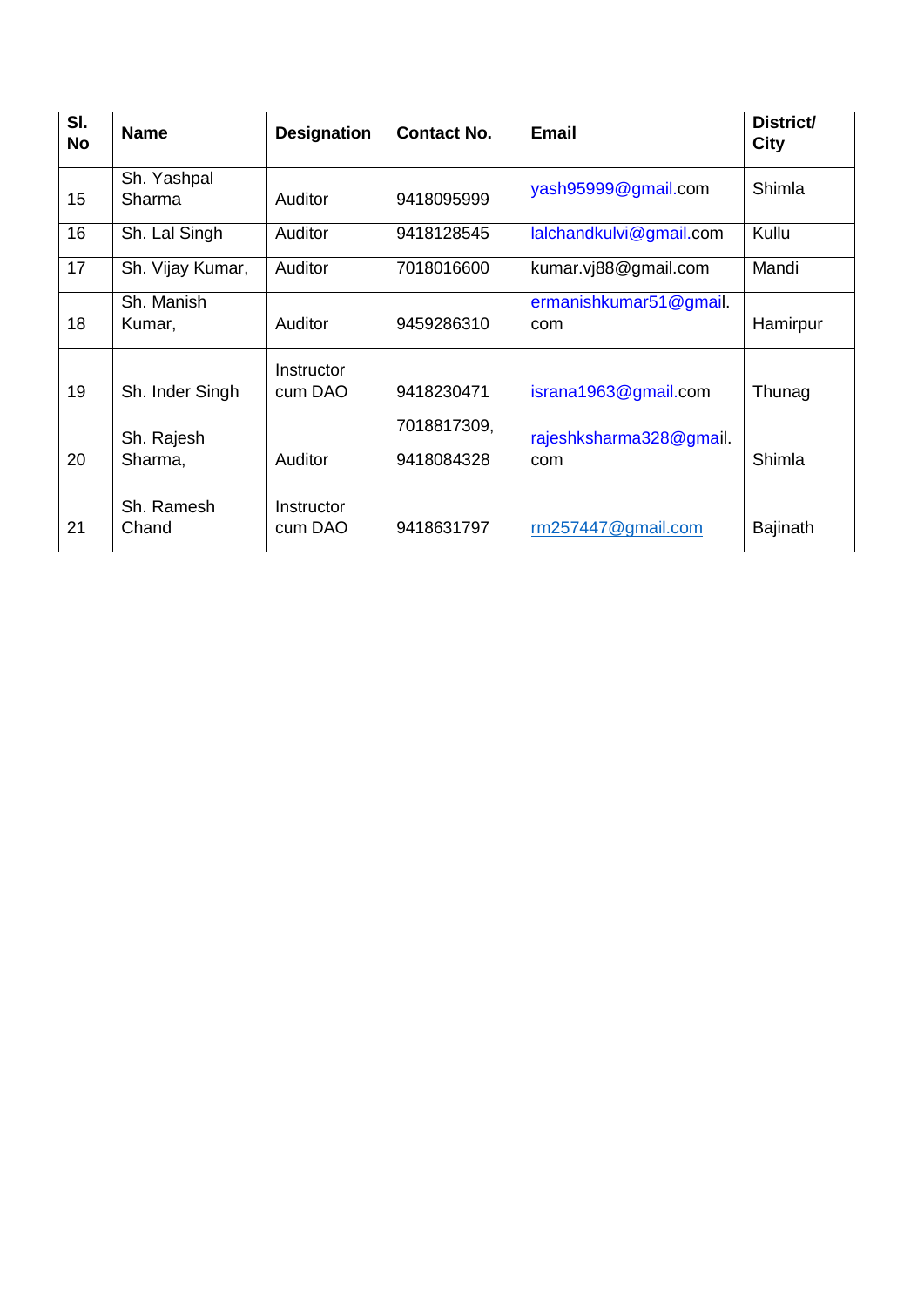#### **List of successful Certified Auditor 5th Batch of Three-week certificate course on Internal Audit of MoRD schemes for Government of Bihar Official at NIRD&PR, Hyderabad from 11.11.2019 to 30.11.2019**

| SI.<br>No.      | Name of<br>participants               | <b>Designation</b>                    | <b>Contact</b><br><b>Number</b> | E mail id                       | <b>Native</b><br><b>District Name</b> |
|-----------------|---------------------------------------|---------------------------------------|---------------------------------|---------------------------------|---------------------------------------|
| $\overline{01}$ | Sh. Abhay<br><b>Kumar Singh</b>       | Asst.<br>Account<br>Manager           | 9608438826                      | abhaysingh7678@gmail.co<br>m    | Purinia                               |
| 02              | Sh. Abhinay<br>Kumar                  | Asst.<br>Account<br>Manager           | 7543956803                      | vinaycagaya@gmail.com           | Gaya                                  |
| $\overline{03}$ | Sh. Amit Anal                         | Asst.<br>Account<br>Manger            | 8709917394                      | ca.amitanal@gmail.com           | Begusarai                             |
| 04              | Sh. Amit Kumar                        | Asst.Account<br>Manager               | 9868382452                      | amitsinku@gmail.com             | Sitamarhi                             |
| $\overline{05}$ | Sh. Avinash<br><b>Kumar Roy</b>       | <b>District Audit</b><br>Manager      | 9471946019                      | avinash.surya.roy@gmail.co<br>m | Saran                                 |
| 06              | Sh. Barun<br><b>Kumar Anand</b>       | <b>District Audit</b><br>Manager      | 9534630800                      | anand.barun@gmail.com           | <b>Saharsa</b>                        |
| 07              | Sh. Bhagirath<br>Prasad Yadav         | <b>District</b><br>Finance<br>Manager | 8420222919                      | caby88@gmail.com                | Madhubani                             |
| 08              | Sh. Deepak<br><b>Kumar Shah</b>       | Sr.A.O                                | 9431640317                      | deepakdrdakne@gmail.com         | Katihar                               |
| $\overline{09}$ | Sh.Devender<br>Kumar                  | A.O                                   | 9973954858                      | dev4wkr@gmail.com               | Munger                                |
| 10              | Sh. Dharmendra<br>Kumar               | Sr.A.O                                | 7004455735                      | dharmendra.sao@<br>buxar11gma   | Patna                                 |
| 11              | Sh. Govind<br>Kumar                   | <b>District Audit</b><br>Manager      | 8789631956                      | govindamji@gmail.com            | Muzzaffarpur                          |
| 12              | Sh. Jitender<br>Kumar                 | <b>District Audit</b><br>Manager      | 9910394010                      | jitudhiru@gmail.com             | Rohtas                                |
| 13              | Smt.Jyoti<br>Kumari                   | <b>District Audit</b><br>Manager      | 8676003990                      | jyotipandeyy25@gmail.com        | East<br>Champaran                     |
| 14              | Sh. Krishna<br>Deo Paswan             | Sr.A.O                                | 9576771806                      | krishnadeo93045@gmail.<br>com   | Darbhanga                             |
| 15              | Sh. Kunal<br>Kumar                    | <b>District Audit</b><br>Manager      | 7677054370                      | dambrdsrdd@gmail.com            | Jahanbad                              |
| 16              | Sh. Lal Kishore                       | Sr.A.O                                | 9939421138                      | kishorelalbharti@gmail.com      | West<br>Champaran                     |
| 17              | Sh. Manish<br>Kumar                   | <b>District</b>                       | 9891795838                      | meetmainsh518@gmail.co<br>m     | West<br>Champaran                     |
| S.No.           | <b>Name of</b><br><b>Participants</b> | <b>Designation</b>                    | <b>Contact</b><br><b>Number</b> | E mail id                       | <b>Native</b><br><b>District</b>      |